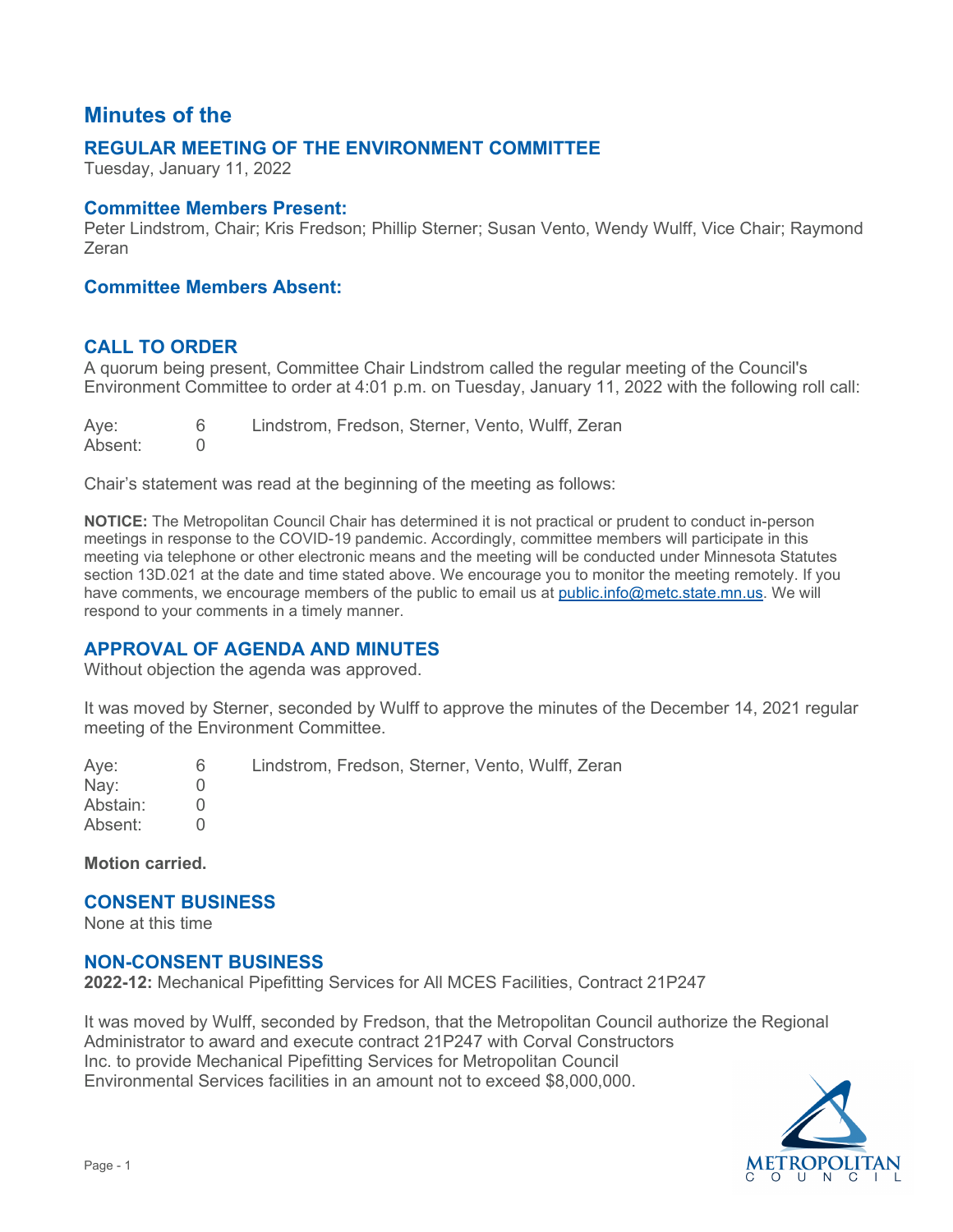| Aye: | Lindstrom, Fredson, Sterner, Vento, Wulff, Zeran |  |  |  |
|------|--------------------------------------------------|--|--|--|
| Nay: |                                                  |  |  |  |

inay: Absent: 0

#### **Motion carried.**

# **INFORMATION**

1. Local and National Competitiveness

Staff provided a review of two 2020 residential retail sewer rate surveys; the triennial National Association of Clean Water Agencies (NACWA) survey and the biennial Environmental Services survey of regional wastewater rates.

#### Comments and Questions:

 peer agency average. Staff confirmed this dropped to 35% in the recent survey, so updates will be Chair Lindstrom commented that our average retail sewer charge has been 40% lower than the needed to our website.

# 2. Water Efficiency Grant Program Update 2022-2024

 Program effective July 1, 2022 through June 30, 2024. This program is funded by one million dollars of Clean Water, Land & Legacy Amendment funds from the Minnesota Legislature. The and Energy Star-labeled devices. Grants will be awarded on a competitive basis to communities that are served by municipal water systems. The Council will provide 90% of the program cost; program based on input from the communities that are current Water Efficiency Grant Program participants. The Metropolitan Council will implement an extension of the existing Water Efficiency Grant program will provide grants to communities to replace old and inefficient toilets, clothes washers, irrigation controllers, dishwashers, and irrigation sprinkler bodies with more efficient WaterSense the community must provide the remaining 10%. We have improved the design of this grant

#### Comments and Questions:

 Committee Member Wulff stated it may be a little excessive for the program to fund the cost of a new washer without having to contribute. Staff concurred that the funds could be spent quite quickly. Committee Member Wulff stated for equity purposes, she recommended setting a maximum grant for each item rather than leaving it open ended.

 topic is discussed. We are also working with Communications team to develop newsletter articles. Committee Member Wulff inquired about how we are going about encouraging more cities to participate. Staff stated Water Supply Planning has been holding subregional water supply planning meetings in the Northwest, Northeast, Southwest, and Southeast metro areas in which the

Committee Member Wulff stated she is willing to talk to the communities in her portion of the region. It would be helpful to have a list of communities who are participating available on our website.

 Staff member Ali Elhassan clarified we have also reached out to Council Members to help spread the word. We can also reach out to elected officials to help encourage communities. We coordinate a workshop with Metro Cities before advertising. Any help committee members could provide to help convey the message is appreciated.

Committee Member Wulff stated Metro Cities does a great job communicating; however, not every city in the region is a member, so communities may be missed.

 Committee Member Sterner stated he hoped consumers would become involved. He is also willing to help spread the word.